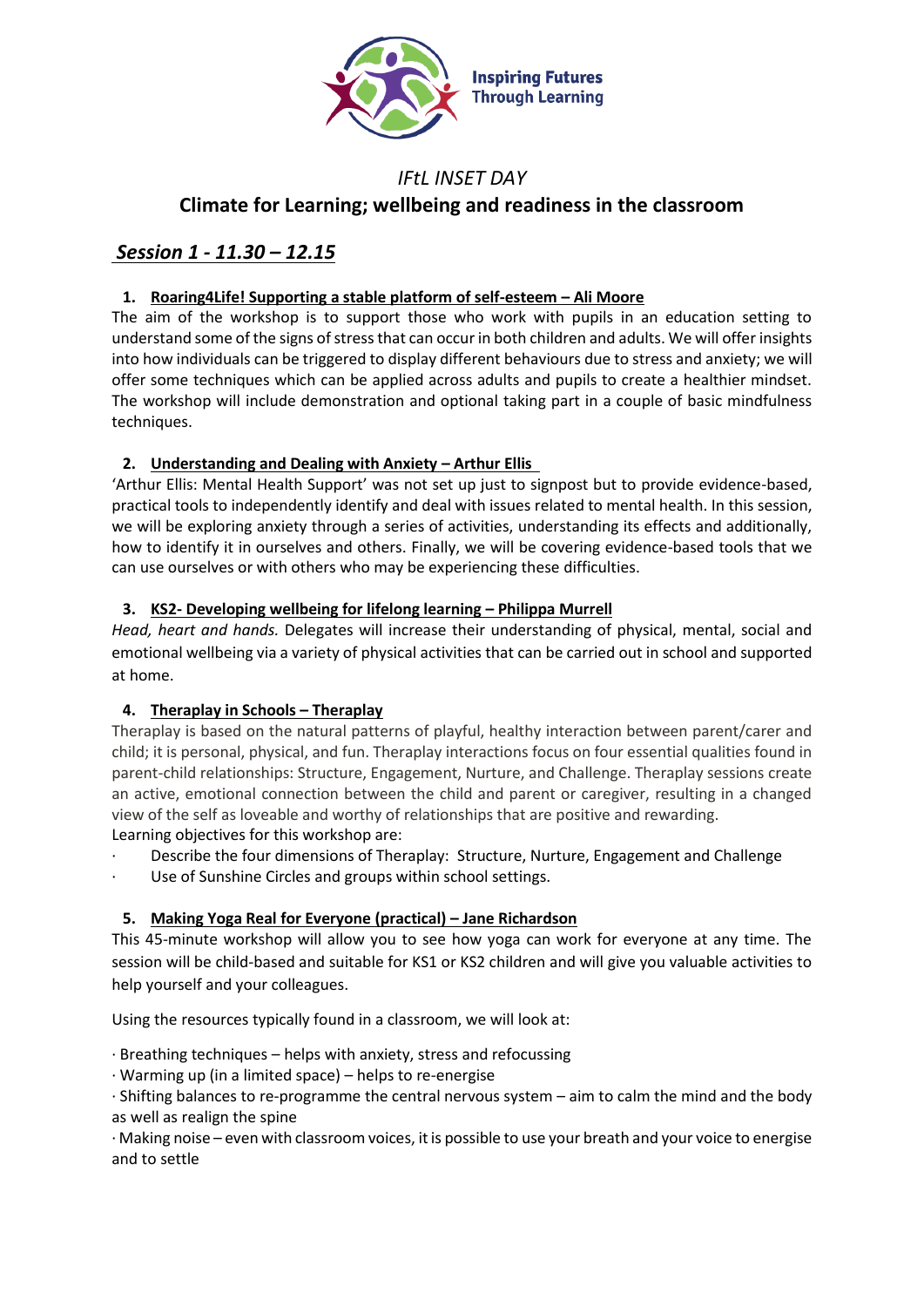· Thinking about how props can help you – we all know the power of the fidget spinner, so let's look at alternatives

- · Benefit of movement
- · Benefit of stillness

This is very much an active workshop where you will be taking part. There is no need for special clothing, in fact, come as though you were dressed for a normal lesson in the classroom.

#### **6. Engaging Challenging Parents – Penny Meehan and Nicole Bramwell**

The aim of this session is to investigate what makes a parent 'challenging', how best to engage them in school life and practical strategies to reduce confrontation. The session would ideally benefit members of staff who have a direct role in working with parents.

### **7. Ready to learn in Early Years and beyond! – Sarah Armitage**

This workshop aims to provide participants with an understanding of how children learn and what makes an effective learner. Come and explore lifelong learning characteristics in this practical workshop session. Particularly useful for EYFS and KS1 teachers.

### **8. Looking after the wellbeing of adults – Michelle Gardner and Rachel Coulson**

We will be looking at how to ensure wellbeing is kept high amongst our staff particularly the newer members to the profession. We will be working on frame of references, support networks and the five ways to keep wellbeing high.

### **9. Why we need an active classroom – Glenn Young**

This session is classroom-based with some practical activities, which will help teachers to increase physical activity throughout the school day in a bid to boost pupils' health, behaviour and academic achievement.

## **10. Lifelong Sport for Wellbeing – Practically Creating good habits as children – Jamie O'Grady and Tom Williams**

The session will include a mix of thought-provoking discussion alongside practical activities. It will aim to support colleagues in successfully incorporating sport across the curriculum. Breaking down barriers to ensure successful engagement in sport will be explored and tools will be shared to support achieving this. It will also focus on the importance of involving the whole family in the commitment to sport and how schools can promote this.

#### **11. Supporting Young Minds Through Tough Times – Natalie Philips and Choe Glackin**

For a child to have a strong sense of well-being, there are five particular skills that they need to discover in order for them to reach their full potential and experience a fulfilling academic and school life. Without these five skills, children will struggle to access and enjoy success academically. Join us to discover and explore how these strengths can help your students flourish.

#### 12. **Thriving not just surviving** (**for school staff**) **– Sue Martin**

Ofsted, observations, curriculum, planning, meetings to name just a few of the things we do…………oh and children at the heart of our work! How do we manage it all? The emotional requirements of being in the classroom have been long recognised. This workshop focuses on **thriving not just surviving**; a productive way of dealing with the daily challenges of working with children in a school environment. Aimed at Teachers, Teaching Assistants and those who work directly with children; the intention is to reframe some of our thinking and experiences in the classroom to support a less stressful, healthier and more positive approach.